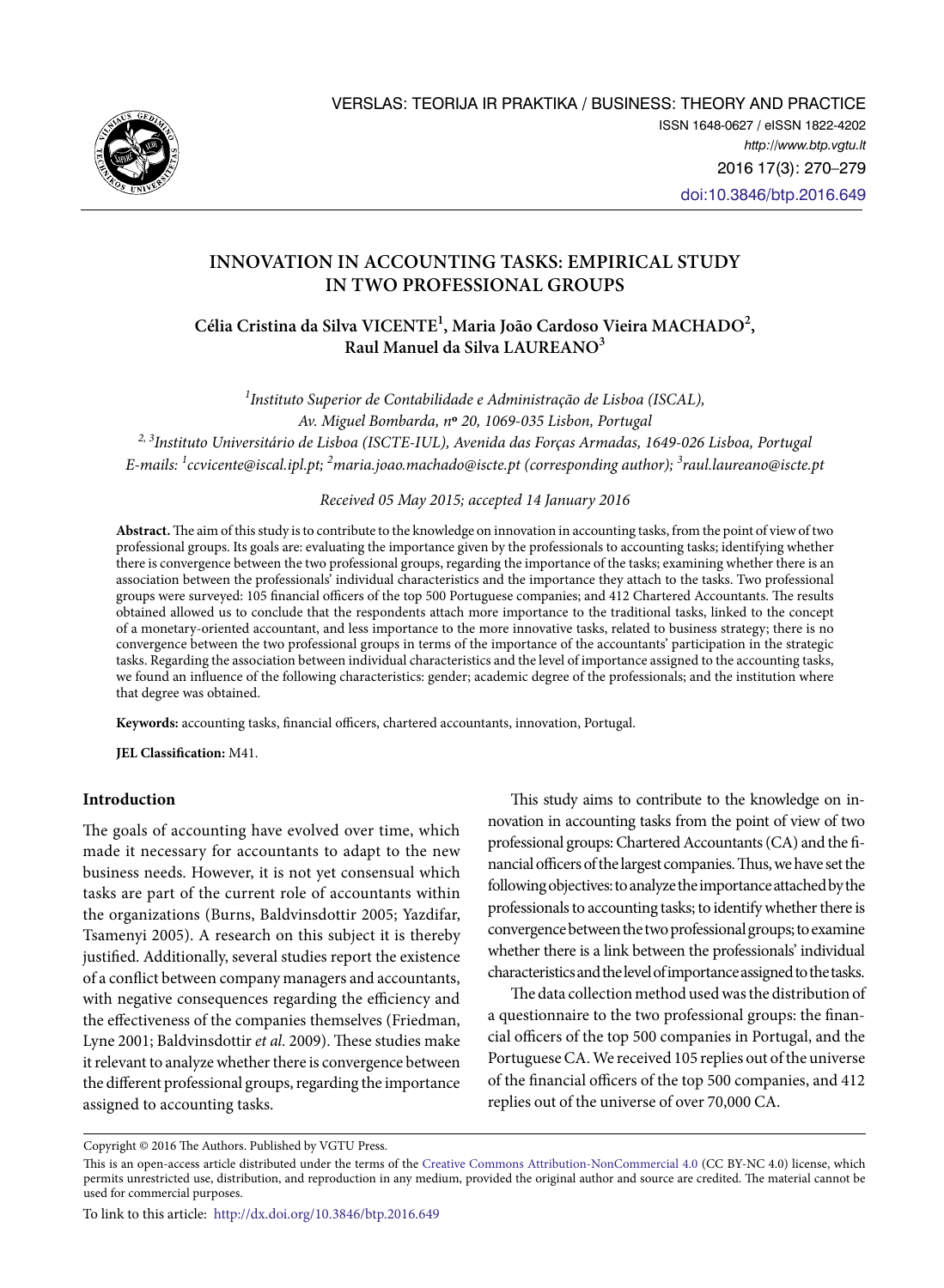### **1. Literature review**

The duties of an accountant have been changing, in order to adapt to what the companies need. Some studies argue that the role of accountants has changed, from the traditional tasks of beancounters to the innovative duties of business lawyers, supporting and advising managers in strategic decisions (Burns, Baldvinsdottir 2005; Yazdifar, Tsamenyi 2005). The accountants themselves see that transition in a positive way (Byrne, Pierce 2007; Järvenpää 2007). The two responsibilities associated to the job of beancounters and business lawyers were characterized by Sathe (1983) as independence and involvement. This author concluded that only accountants who possess key personal characteristics and qualities will be able to overcome the inherent tension between the two responsibilities, and assign the required levels of emphasis to both. Currently, we see the use of the term "hybrid" accountant as indicating someone who is equally involved in both types of the previously characterized activities (Burns, Baldvinsdottir 2005; Albu *et al*. 2011). Previously already, Burns *et al.* (1999) had quoted the emergence of hybrids accountants, combining financial expertise with commercial concerns. Recent studies conclude that currently accountants have to perform innovative tasks, such as consulting for and supporting financial market operations (Jones 2010; McMullen, Sanchez 2011). In the perspective of Jones (2010), accountants are not restricted to accounting departments only, instead they are increasingly being sought to perform consulting work. For this purpose, they must have a knowledge of the global context and the economic environment in which the company operates, of the inner workings of the organization and the positions of the various stakeholders, and of the use of information technologies and the way the companies operate and apply the ethical concepts inherent to the job (Jones 2010). McMullen and Sanchez (2011) conducted a study on the involvement of accountants in issuance processes of private companies' securities for listing on the stock exchange, and concluded that these professionals are specifically qualified to facilitate this type of innovative tasks. The accountants have the ability and the information knowledge the company holders need to make this decision, and may subsequently provide the financial and nonfinancial information necessary to fulfill the requirements of the securities commissions (McMullen, Sanchez 2011).

There is a reasonable consensus in literature about the key factors that originate an increasing business orientation in the accountants' role, (Granlund, Lukka 1997; Järvenpää 2001; Byrne, Pierce 2007; De Loo *et al*. 2011). These factors often include: a change in market conditions; an organizational re-design; new management philosophies; an increase in business complexity; development systems; innovations in management techniques; developments in human resources; and the impetus for change.

Scapens *et al*. (2003) reported the results of a survey conducted on UK companies in two successive periods: what existed between 1995 and 2000, and what was expected for the 2000–2005 period. The authors concluded that the most important tasks in the 1995–2000 period are the so called traditional accounting tasks: business performance evaluation; cost and financial control; interpreting and presenting the management accounts; planning, and management budgets. Regarding the forecast for the 2000–2005 period, the authors concluded that the traditional accounting tasks appeared equally positioned at the highest levels of importance, however new innovative tasks appeared on the list of the most important ones: strategic planning and decision making; generation and creation of value. The Scapens *et al*. (2003) study was replicated in Portugal for the 2000–2005 period (Vicente *et al.* 2009), where it was concluded that the most important tasks are: cost and financial control; interpreting and presenting the management accounts; cost-cutting; cost structure analysis; business performance evaluation. When comparing both countries, it appears that the greater proximity for the ten most important tasks happens in the 2000 to 2005 period in Portugal, and in the 1995 to 2000 period in the UK.

The literature suggests that modern accountants have adapted successfully, and are increasingly involved in the decision-making process, performing innovative tasks of a strategic nature (Fern, Tipgos 1988; Oliver 1991; Bhimani, Keshtvarz 1999; Rowe *et al*. 2008). However, the literature still has not clearly distinguished strategic from operational tasks, and therefore there is little empirical evidence on the role of accountants in strategic management. The little evidence that exists is limited to the United States, the United Kingdom, and the Netherlands. Fern and Tipgos (1988) conducted a study in the largest US companies and found that the participation of accountants in the strategic management process was surprisingly high. They announced that more than 75% of the inquired accountants were involved in activities associated with the strategic management process, such as: develop the mission; establish objectives; coordinate planning; formulate strategies; select best strategies; translate strategies into budgets; monitor past plans. Bhimani and Keshtvarz (1999) conducted a similar survey in the United Kingdom and obtained similar conclusions. Rouwelaar and Bots (2008) distributed a questionnaire to 119 accountants in Dutch business units, indicating that the involvement of accountants in the management of organizations can take two different forms: an involvement in strategic decisions, or an involvement in operational decisions. The authors concluded that the involvement of accountants in strategic decisions is positively related with the company's characteristics, such as the level of decentralization and the stability of the business unit performance, and the attributes of the accountants themselves, such as the level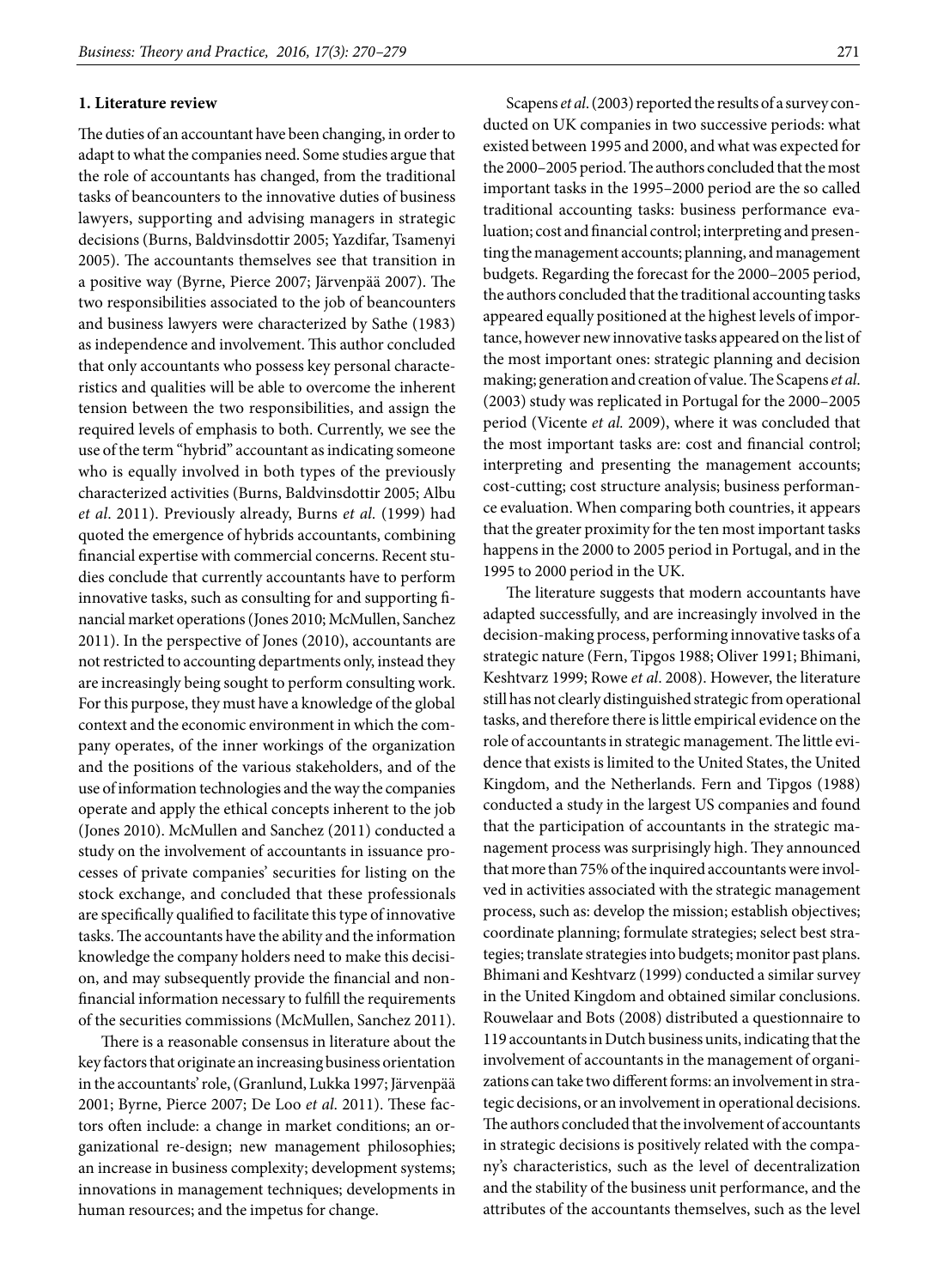of extroversion. Rouwelaar and Bots (2008) demonstrate, therefore, that the accountants' personal characteristics are relevant for the study of their involvement in strategic and operational decisions.

## **2. Methodology**

Given the objectives and according to the literature review, the following research questions were formulated:

- Research question 1: What is the importance attached to the general and strategic accounting tasks?
- Research question 2: Is there a difference, in the importance attached to the tasks, between the two professional groups?
- Research question 3: What are the individual characteristics that influence the importance attached to the tasks?

To answer the questions two professional groups were selected: the financial officers of the top 500 Portuguese companies; and the Chartered Accountants (CA). Given the characteristics of the populations, namely their geographical dispersion, we opted to collect the data through a survey.

Considering the CA population we requested the collaboration of the Chamber of Chartered Accountants (CCA). According to this entity, the CA universe in Portugal, at the start of this research, consisted of 72,975 professionals in total. For this group of respondents we chose to use a non-causal sample for convenience, because although losing representation this is the most appropriate solution for this study, given the high costs and the difficulties of using a random sampling process. The questionnaire for the Chartered Accountants was delivered during four CCA training sessions. In total, we received 412 replies.

The same questionnaire was distributed to the population of financial officers of the top 500 Portuguese companies, via e-mail with a link to access the website where the questionnaire was hosted. This procedure was repeated at 15 day intervals during five months. During the fifth month of the questionnaire distribution, there were also some phone calls made, as a way to encourage the companies to collaborate with the study, in order to increase the number of replies. After these procedures, we received 105 answers out of the universe of the top 500 Portuguese companies, corresponding to 21% of the universe.

The questionnaire to the CA and the financial officers presented a list of 32 accounting tasks, adapted from Scapens *et al.* (2003), that the respondents were asked to rank in terms of importance, using a five point *Likert* scale were the ends mean 1 (unimportant) and 5 (extremely important). In order to analyze the importance perception, regarding the involvement of accountants in business tasks of a strategic scope, the CA and the financial officers were requested to grade the degree of involvement of the accountants using a

*Likert* scale from 1 (no involvement) to 5 (total involvement) for ten tasks related with the company's strategy. The tasks considered were based on the studies of Fern and Tipgos (1988), and Bhimani and Keshtvarz (1999). At the end of the questionnaire the respondents were asked to provide some demographic data, namely: age, gender, academic degree, and the institution where that degree was obtained.

### **3. Results and discussion**

# **3.1. Importance of the general and strategic accounting tasks**

Based on the answers of the two professional groups to the survey with 32 general tasks adapted from Scapens *et al.* (2003), we used a Principal Component Analysis (PCA), in order to identify groups of tasks. The adequacy of the sample to the technique is measured either by the value of the Kaiser-Meyer-Olkin (KMO) measure, or by Bartlett's test of sphericity. The KMO value of 0.947 means the principal components analysis is very good, while the *Bartlett's* test of sphericity leads to a rejection of the null hypothesis stating that the tasks are independent  $(Bartlett_{(435)} = 8346.453; p <$ 0.001), which means that there are significant correlations between the various tasks. On the other hand, the sample also has a suitable size since there are more than five individuals for each task included in the analysis. Different solutions were analyzed (number of components to retain), and then we opted for the five principal components solution fulfilling the Kaiser criterion, which states that the components with eigenvalue higher than one should be retained (Hair *et al.* 2010). Note that two tasks were excluded from the analysis (support and advice on matters regarding accounting policies, and financial regulation and external reporting), where their commonality (proportion of task variance explained by the retained components) presented a value inferior to 0.5. The five principal components explain 64.4% of the total variance of the initial data, being a value higher than 60% normally considered as reference in social sciences (Hair *et al.* 2010).

In Appendix 1 the summarized results are presented, indicating for each principal component the tasks with greater weight after the orthogonal rotation "*varimax*", the variance explained by the component, and the indicator of internal consistency of the component (*Cronbach's alpha*). Each task was attributed to the component where it presented the greater weight, higher than 0.4, and all components presented good internal consistency (*Alphas* above 0.70). The weight analysis allows us to classify the accounting tasks into five categories: provisional analysis and results; cost analysis; relationship with third parties; information systems; business reporting.

The first category, called provisional analysis and results, groups 11 internal tasks related to the company's operation,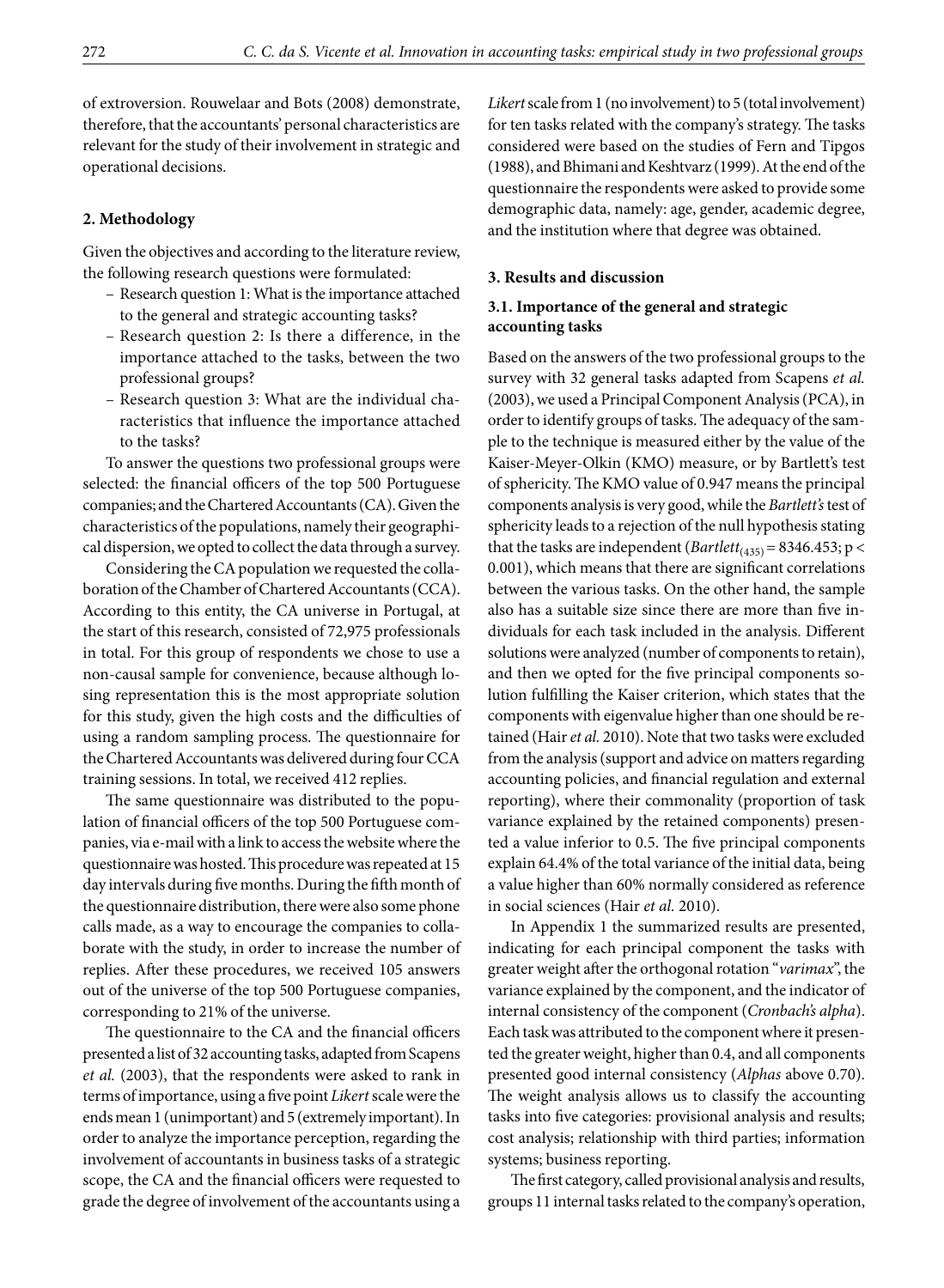in terms of forecasting for the long, medium and short term, and the analysis of results. The next category, called cost analysis, groups 5 tasks related with internal activities that focus on the observation of cost behavior within the organization. The third category, called relationship with third parties, groups 7 tasks originating from the analysis of the competition and of the organization's surrounding environment, foreign exchange management, and relationship with customers, suppliers and employees. The next category, called information systems, groups 3 tasks related with the design, implementation, management and supervision of the management information systems, as well as the activities linked with the analysis and interpretation of that information. The last category, called business reporting, groups the 4 tasks related with taxation and account analysis, and also the activities related to payments, receivables and the management of loans.

Based on the results of the PCA and the internal consistency of each of the categories (measured by *Cronbach's Alpha*), we chose to operationalize the categories in terms of indexes, i.e., for each respondent the importance of a category of tasks corresponds to the average of the replies of that respondent to the set of tasks constituting the category. The importance of each task category is therefore measured on a continuous scale from 1 (unimportant) to 5 (extremely important).

The analysis of Table 1 shows that the more important task categories are related with the business reporting tasks, to which half the respondents assigned an importance of 4.25, at the highest, while the average value of importance was 4.19. In second place appear the tasks related to cost analysis, with a median of 3.80 and an average of 3.72. In the last three places of importance we can find the remaining categories: information systems (median = 3.67 and average = 3.46); provisional analysis and results (median = 3.45 and average  $= 3.39$ ); relationship with third parties (median  $=$ 3.14 and average = 3.07). These results show a higher level of importance attributed to traditional accounting, linked to the concept of an accountant oriented to the monetary aspects, and not to the concept of innovative tasks, which is not convergent with the needs of the companies, according to the literature review (Scapens *et al*. 2003; Jones 2010; McMullen, Sanchez 2011).

Regarding the involvement of accountants in the 10 strategic tasks defined by Fern and Tipgos (1988), and Bhimani and Keshtvarz (1999), we used a PCA in order to group the strategic tasks into categories, following what was done for the analysis of the accountants' general tasks. Sample adequacy is very good (KMO = 0.933; *Bartlett*(45) = 4907.734; *p* < 0.001). The PCA results lead to a solution with only one principal component, which includes the 10 tasks, and explains 71.5% of the total variance of the initial data. This component was called strategic tasks and is operationalized through an index, i.e., the average of the respondents' replies to the 10 tasks, being its scale from 1 (no involvement) to 5 (total involvement). Note that all commonalities are greater than 0.646, and the component has good internal consistency, since *Cronbach's Alpha* is equal to 0.955 (see Appendix 2). The average involvement is 3.12  $(SD = 0.93)$ , meaning the professionals recognize that there must be a moderate level of involvement of the accountants in the strategic tasks.

The results obtained differ from those of other studies conducted in the United States and the United Kingdom. Fern and Tipgos (1988) report that the participation of accountants in the strategic management process is surprisingly high. Bhimani and Keshtvarz (1999) conducted a similar investigation in the United Kingdom, having obtained similar conclusions to the study of Fern and Tipgos (1988), diverging therefore from the results obtained now in Portugal. This comparison allow us to conclude that accounting in Portugal, when compared with other countries, is still very much focused on the monetary aspects and interested in the traditional tasks of cost control and external reporting, rather than on the more innovative tasks related with business strategy.

# **3.2. Effect of the professional group on task importance**

The analysis of professional group influence on the importance of general and strategic tasks was carried out using the six categories resulting from the two PCA analysis: provisional analysis and results; cost analysis; relationship with third parties; information systems; external reporting; strategic tasks. Table 2 shows the importance average of the various categories for each professional group, making it

Table 1. Importance of the accountants' categories of general tasks (source: own research)

| Categories                       | Cronbach's<br>Alpha | No. | Average | <b>SD</b> | Minimum | Median | Maximum |
|----------------------------------|---------------------|-----|---------|-----------|---------|--------|---------|
| Business reporting               | 0.710               | 511 | 4.19    | 0.64      | 1.25    | 4.25   | 5.00    |
| <b>Cost Analysis</b>             | 0.869               | 513 | 3.72    | 0.77      | 1.00    | 3.80   | 5.00    |
| Information systems              | 0.742               | 511 | 3.46    | 0.78      | 1.00    | 3.67   | 5.00    |
| Provisional analysis and results | 0.928               | 447 | 3.39    | 0.77      | 1.00    | 3.45   | 5.00    |
| Relationship with third parties  | 0.886               | 507 | 3.07    | 0.81      | 1.00    | 3.14   | 5.00    |

*Note:* scale 1 (unimportant) to 5 (extremely important).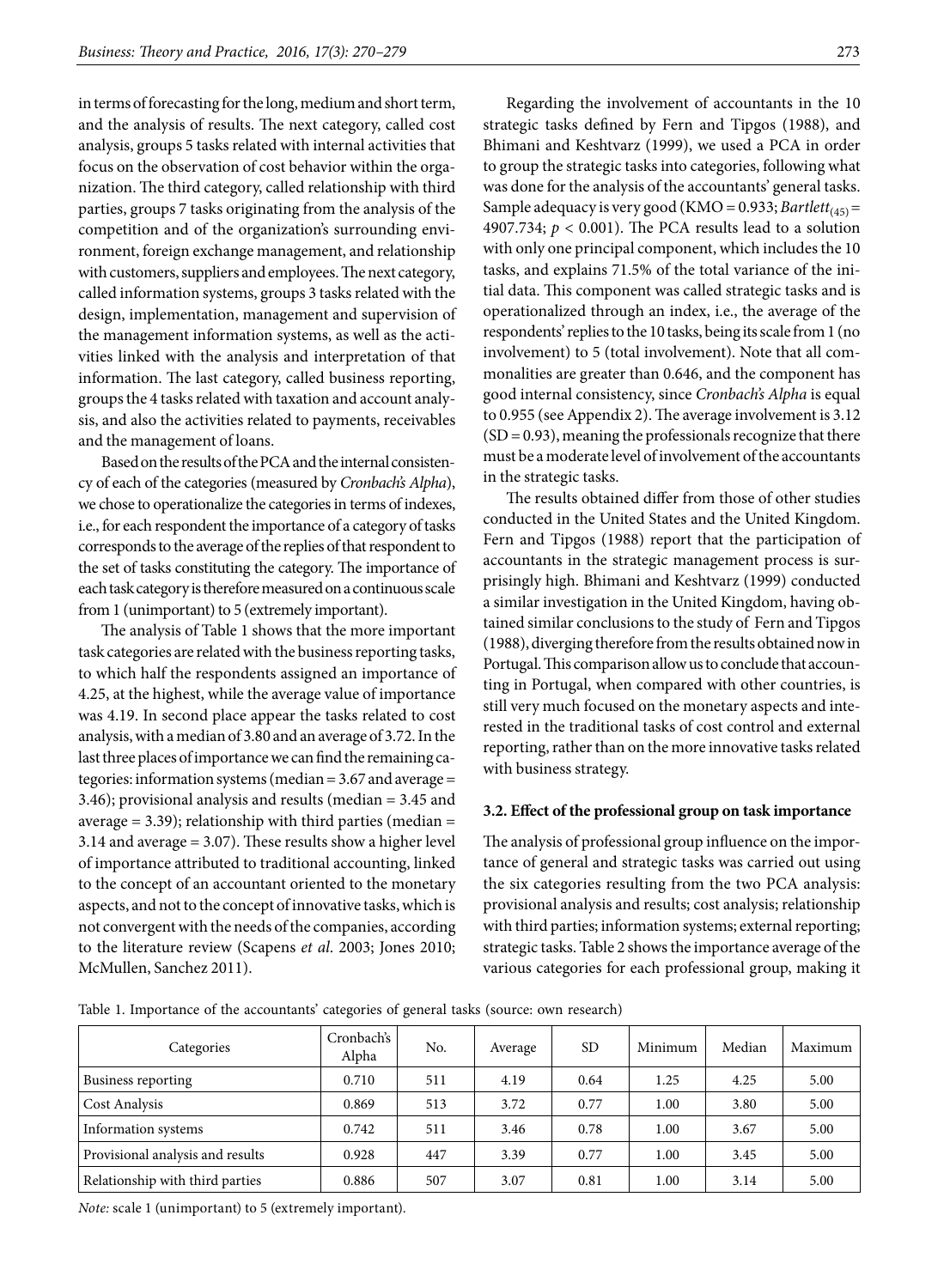| Rank | СA                               | Average | Financial officers               | Average |
|------|----------------------------------|---------|----------------------------------|---------|
|      | Business reporting               | 4.26    | Business reporting               | 3.90    |
|      | Cost analysis                    | 3.84    | Cost analysis                    | 3.28    |
| 3    | Provisional analysis and results | 3.57    | <b>Information Systems</b>       | 3.22    |
| 4    | <b>Information Systems</b>       | 3.52    | Provisional analysis and results | 2.79    |
|      | Strategical tasks                | 3.26    | Relationship with third parties  | 2.70    |
| 6    | Relationship with third parties  | 3.16    | Strategical tasks                | 2.58    |

Table 2. Hierarchy of task categories by professional group (source: own research)

Table 3. Importance of general tasks according to gender (source: own research)

| Gender     |     | Provisional and<br>results |           | Costs |       | Relationship<br>$w$ /third parties |     |       |           | Information<br>systems |       | <b>Business</b><br>reporting |     |       |           |
|------------|-----|----------------------------|-----------|-------|-------|------------------------------------|-----|-------|-----------|------------------------|-------|------------------------------|-----|-------|-----------|
|            | No. | Av.                        | <b>SD</b> | No.   | Av.   | <b>SD</b>                          | No. | Av.   | <b>SD</b> | No.                    | Av.   | <b>SD</b>                    | No. | Av.   | <b>SD</b> |
| Male       | 223 | 3.30                       | 0.78      | 253   | 3.70  | 0.80                               | 253 | 3.01  | 0.83      | 254                    | 3.46  | 0.79                         | 257 | 4.15  | 0.65      |
| Female     | 219 | 3.47                       | 0.76      | 255   | 3.75  | 0.74                               | 249 | 3.11  | 0.80      | 252                    | 3.46  | 0.78                         | 249 | 4.23  | 0.64      |
| <b>ETA</b> |     | 0.109                      |           |       | 0.032 |                                    |     | 0.056 |           |                        | 0.004 |                              |     | 0.060 |           |

obvious that the CA value more all task categories than the financial officers.

The order of importance of the categories shows that the differences exist only from the third position onwards. The task category related with business reporting is the most important for the CA (average  $= 4.26$ ; SD  $= 0.59$ ) and for the financial officers (average =  $3.90$ ; SD =  $0.76$ ). With the next level of importance comes cost analysis, with an average of 3.84 (SD = 0.67) and 3.28 (SD = 0.94), respectively for the CA and the financial officers. In the third and fourth places of importance there is a difference of opinion between the two professional groups. The CA consider in third place the category of provisional analysis and results (average =  $3.57$ ; SD = 0.59), and in fourth the information systems (average  $= 3.52$ ; SD  $= 0.74$ ); while for the financial officers the categories are reversed; in the third level of importance comes the category of information systems (average = 3.22;  $SD = 0.88$ ), and only after that the category of provisional analysis and results (average  $= 2.79$ ; SD  $= 0.98$ ). In the last two places of importance the positions are also reversed in terms of the opinions of the CA and the financial officers.

Comparing the task categories according to the professional groups shows that accountants attach more importance to all task categories than the financial officers. The CA give an average level of importance above 3 (central point of the scale) to all task categories, while the financial officers only give an average above 3 to three task categories: business reporting; cost analysis; information systems.

#### **3.3. Effect of individual characteristics on task importance**

At this point we analyzed possible associations between the individual characteristics of the respondents and the importance attached to the six task categories. The

Table 4. Importance of strategic tasks according to gender (source: own research)

| Gender     | Strategic tasks |         |      |  |  |  |  |  |
|------------|-----------------|---------|------|--|--|--|--|--|
|            | No.             | Average | SD   |  |  |  |  |  |
| Male       | 257             | 3.07    | 0.94 |  |  |  |  |  |
| Female     | 254             | 3.16    | 0.93 |  |  |  |  |  |
| <b>ETA</b> |                 | 0.048   |      |  |  |  |  |  |

characteristics of the professionals analyzed are gender, age group, academic degree, and the institution where that degree was obtained.

With regard to the gender of the respondents, the CA present a balanced distribution, where 46% are male and 54% female. Financial officers have a much less balanced distribution, as only one third are female. Tables 3 and 4 suggest that females attach a slightly higher importance to the various task categories, being this evidence stronger in the task category of provisional analysis and results (ETA = 0.109), where the average importance is 3.47 for the females and 3.30 for the males. The slight differences between genders always translate into weak relationships between gender and the importance of each task (very low *Eta* values).

With regard to the respondents' age, only 9% of the CA are between 21 and 30 years old, with the highest frequency being between 31 and 40 years old (46%). In the group of financial officers, only 1% are between 21 and 30 years old, almost half (48%) are between 31 and 40 years old, 32% are between 41 and 50 years old, and the remaining 19% are older than 51 years old. Tables 5 and 6 suggest that younger professionals tend to attach less importance to the task category of information systems, being the average importance of 3.37 for the professionals between 31 and 40 years old and 3.58 for the professionals over the age of 50. The slight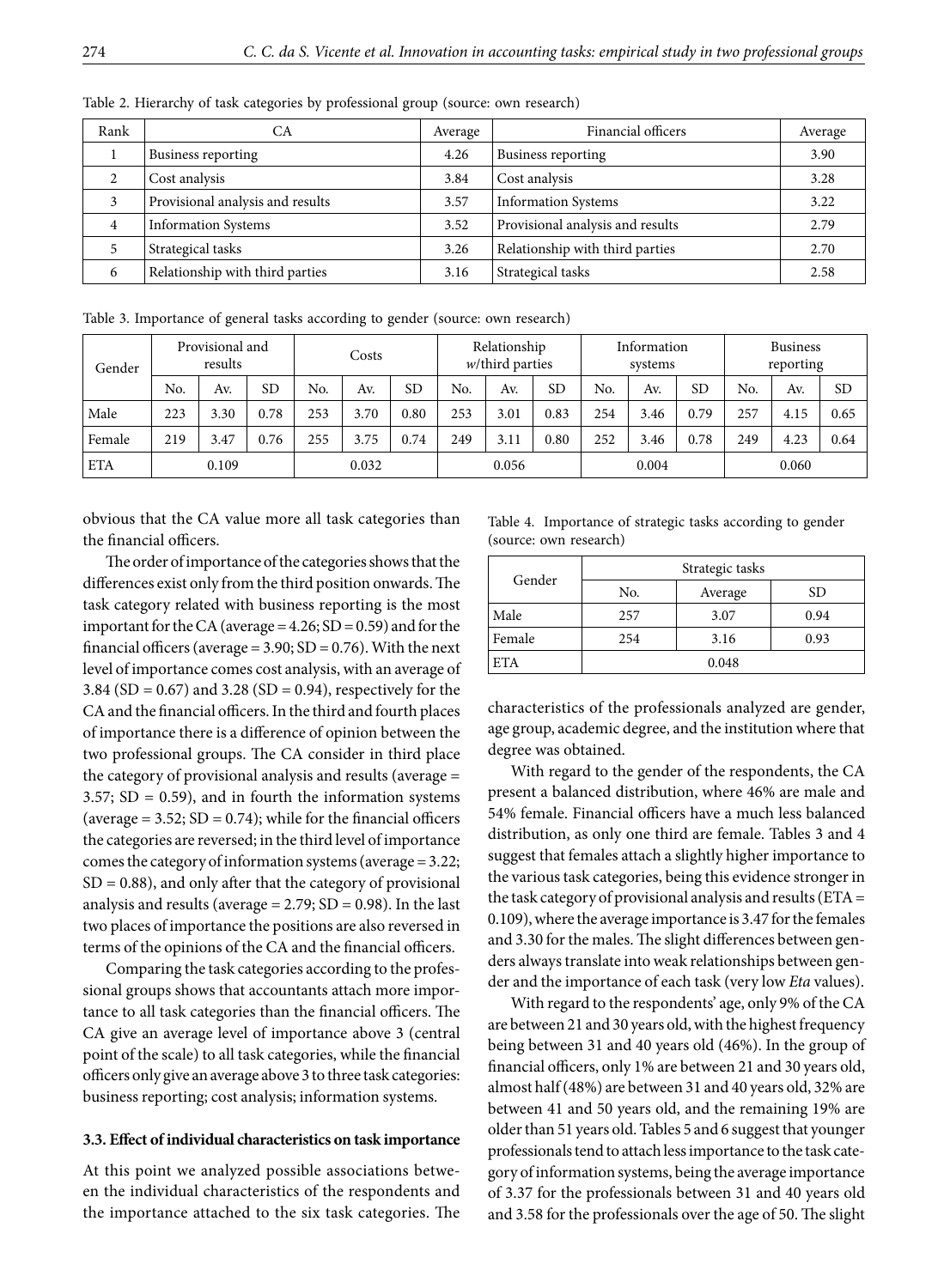differences found translate into weak relationships between age and task importance (very low *Spearman* values).

Regarding the academic degree of the respondents, the majority (77%) of the CA is a college graduate, with a licentiate or a bachelor's degree, and only 12% have a secondary level education or equivalent. In the financial officers group there is a small minority (2%) with a secondary level education, while the vast majority are college graduates (79%). Tables 7 and 8 suggest that the professionals with higher academic education attach less importance to the task categories, when compared with the professionals with lower academic education. In each of the task categories the highest averages of importance (between 4.29 for external reporting and 3.31 for the strategic tasks) are from the professionals with a secondary level education. On the other hand, the lowest averages (between 4.09 for external reporting and 2.86 for the strategic tasks) are from the professionals with a higher academic education.

The analysis conducted, whether by analyzing the averages or by analyzing the *Spearman* correlations, suggests that the greater the academic degree the lower tends to be the importance attached to the accounting tasks. This association is particularly evident in the relationship with third parties, strategic tasks and information systems task categories.

Regarding the academic institution that conferred the degree, 7% of the CA obtained their degree in secondary schools and training centers, 43% in polytechnics institutes, and almost half (49%) in universities. The institutions attended by the financial officers are essentially universities (72%) or polytechnic institutes (26%). Tables 9 and 10 suggest that graduates from universities attach less importance to the task categories, when compared to graduates from polytechnic institutes. In each of the task categories the lower averages of importance (between 4.13 for external reporting, and 2.90 for relationships with third parties) are

| Age group |     | Provisional and<br>results | Costs     |     | Relationship<br>$w$ / third parties |           |       |      | Information<br>systems |     | <b>Business</b><br>reporting |           |     |      |           |
|-----------|-----|----------------------------|-----------|-----|-------------------------------------|-----------|-------|------|------------------------|-----|------------------------------|-----------|-----|------|-----------|
|           | No. | Av.                        | <b>SD</b> | No. | Av.                                 | <b>SD</b> | No.   | Av.  | <b>SD</b>              | No. | Av.                          | <b>SD</b> | No. | Av.  | <b>SD</b> |
| 21 to 30  | 34  | 3.60                       | 0.58      | 36  | 3.82                                | 0.41      | 36    | 3.19 | 0.67                   | 36  | 3.49                         | 0.72      | 35  | 4.07 | 0.67      |
| 31 to 40  | 197 | 3.34                       | 0.80      | 233 | 3.70                                | 0.78      | 229   | 2.98 | 0.79                   | 231 | 3.37                         | 0.80      | 230 | 4.22 | 0.63      |
| 41 to 50  | 100 | 3.32                       | 0.87      | 114 | 3.70                                | 0.87      | 112   | 3.05 | 0.84                   | 113 | 3.50                         | 0.76      | 114 | 4.13 | 0.70      |
| > 50      | 110 | 3.47                       | 0.68      | 124 | 3.77                                | 0.73      | 124   | 3.18 | 0.86                   | 125 | 3.58                         | 0.79      | 126 | 4.23 | 0.61      |
| Spearman  |     | $-0.008$                   |           |     | 0.032                               |           | 0.058 |      | 0.102                  |     |                              | 0.021     |     |      |           |

Table 5. Importance of general tasks according to the age group (source: own research)

Table 6. Importance of strategic tasks according to the age group (source: own research)

|           |     | Strategic tasks |      |
|-----------|-----|-----------------|------|
| Age group | No. | Average         | SD   |
| 21 to 30  | 36  | 3.41            | 0.70 |
| 31 to 40  | 235 | 3.05            | 0.95 |
| 41 to 50  | 113 | 3.10            | 0.99 |
| >50       | 126 | 3.17            | 0.91 |
| Spearman  |     | 0.015           |      |

Table 8. Importance of strategic tasks according to the academic degree (source: own research)

| Academic      |          | Strategic tasks |      |  |  |  |  |  |  |
|---------------|----------|-----------------|------|--|--|--|--|--|--|
| degree        | Nr.      | Average         | SD   |  |  |  |  |  |  |
| Secondary     | 50       | 3.31            | 0.85 |  |  |  |  |  |  |
| College       | 391      | 3.13            | 0.92 |  |  |  |  |  |  |
| Post graduate | 64       | 2.86            | 0.98 |  |  |  |  |  |  |
| Spearman      | $-0.118$ |                 |      |  |  |  |  |  |  |

Table 7. Importance of general tasks according to the academic degree (source: own research)

| Provisional and<br>Academic<br>results |     |          | Costs     |     |          | Relationshio<br>$w$ third parties |     |          | Information<br>systems |     |          | <b>Business</b><br>reporting |     |          |           |
|----------------------------------------|-----|----------|-----------|-----|----------|-----------------------------------|-----|----------|------------------------|-----|----------|------------------------------|-----|----------|-----------|
| degree                                 | No. | Av.      | <b>SD</b> | No. | Av.      | <b>SD</b>                         | No. | Av.      | <b>SD</b>              | No. | Av.      | <b>SD</b>                    | No. | Av.      | <b>SD</b> |
| Secondary                              | 45  | 3.52     | 0.60      | 49  | 3.92     | 0.59                              | 49  | 3.42     | 0.74                   | 50  | 3.63     | 0.66                         | 50  | 4.29     | 0.51      |
| College                                | 339 | 3.39     | 0.77      | 389 | 3.72     | 0.77                              | 384 | 3.03     | 0.81                   | 386 | 3.46     | 0.78                         | 387 | 4.19     | 0.64      |
| Post graduate                          | 53  | 3.18     | 0.89      | 64  | 3.59     | 0.85                              | 63  | 2.94     | 0.83                   | 64  | 3.29     | 0.85                         | 63  | 4.09     | 0.76      |
| Spearman                               |     | $-0.074$ |           |     | $-0.082$ |                                   |     | $-0.137$ |                        |     | $-0.103$ |                              |     | $-0.045$ |           |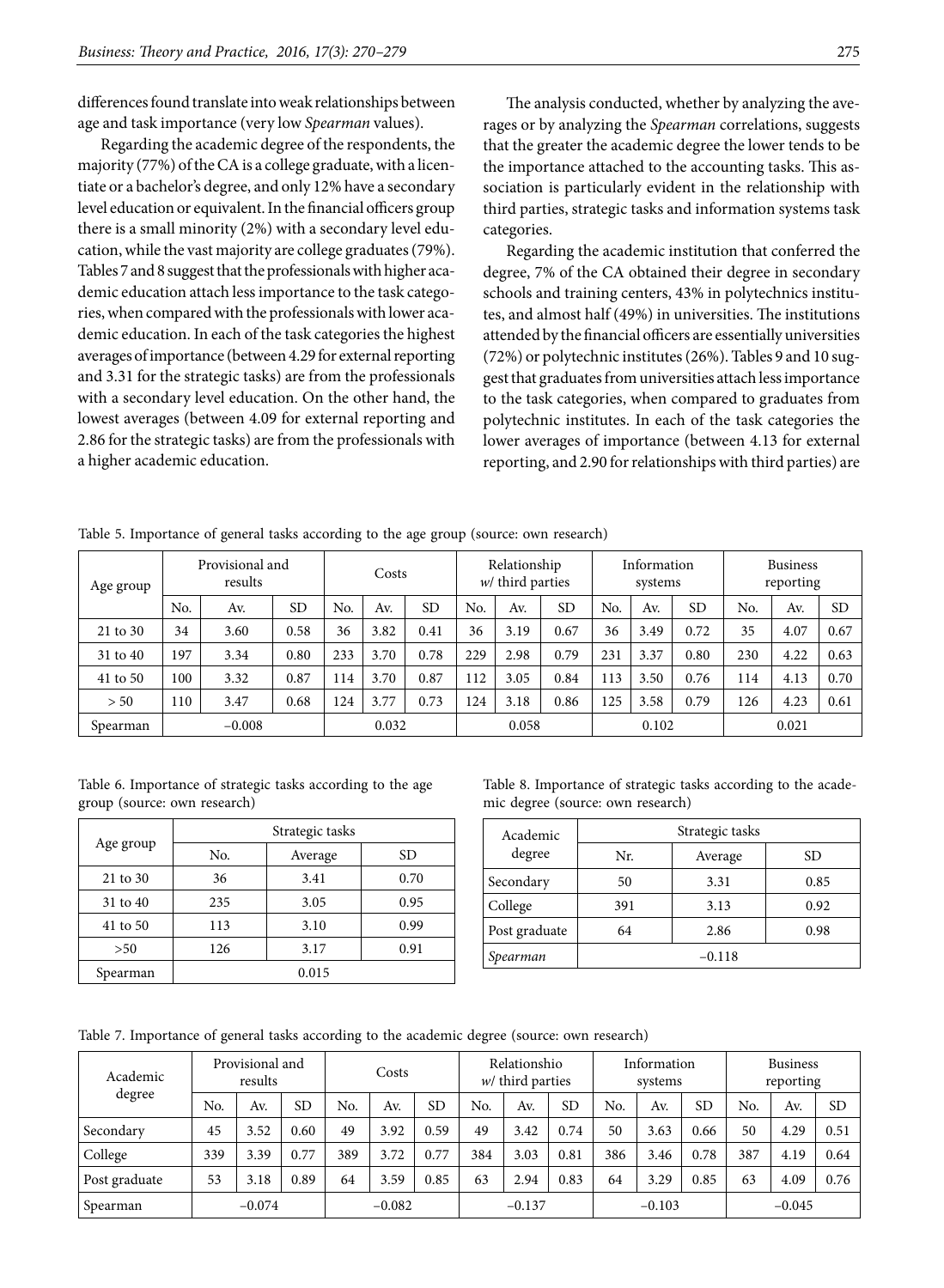| Institution that<br>awarded the |     | Provisional and<br>results |           |     | Costs |           | Relationship<br>$w$ / third parties |       |           | Information<br>systems |       |           | <b>Business</b><br>reporting |       |           |
|---------------------------------|-----|----------------------------|-----------|-----|-------|-----------|-------------------------------------|-------|-----------|------------------------|-------|-----------|------------------------------|-------|-----------|
| degree                          | No. | Av.                        | <b>SD</b> | No. | Av.   | <b>SD</b> | No.                                 | Av.   | <b>SD</b> | No.                    | Av.   | <b>SD</b> | No.                          | Av.   | <b>SD</b> |
| School                          | 26  | 3.42                       | 0.59      | 29  | 3.97  | 0.49      | 30                                  | 3.26  | 0.76      | 30                     | 3.62  | 0.71      | 30                           | 4.23  | 0.50      |
| Polythecnics                    | 160 | 3.56                       | 0.67      | 186 | 3.80  | 0.66      | 184                                 | 3.21  | 0.72      | 185                    | 3.55  | 0.71      | 186                          | 4.27  | 0.54      |
| University                      | 222 | 3.24                       | 0.80      | 256 | 3.63  | 0.82      | 252                                 | 2.90  | 0.83      | 254                    | 3.37  | 0.79      | 253                          | 4.13  | 0.70      |
| <b>ETA</b>                      |     | 0.206                      |           |     | 0.139 |           |                                     | 0.201 |           |                        | 0.126 |           |                              | 0.107 |           |

Table 9. Importance of general tasks according to the institution where the degree was obtained (source: own research)

Table 10. Importance of strategic tasks according to the institution where the degree was obtained (source: own research)

| Institution<br>that awarded |       | Strategic tasks |      |  |  |  |
|-----------------------------|-------|-----------------|------|--|--|--|
| the degree                  | No.   | Average         | SD   |  |  |  |
| School                      | 30    | 3.08            | 0.91 |  |  |  |
| Polythecnics                | 189   | 3.29            | 0.89 |  |  |  |
| University                  | 255   | 2.96            | 0.92 |  |  |  |
| <b>ETA</b>                  | 0.170 |                 |      |  |  |  |

from professionals with a degree from universities. The individuals who attach more importance to the provisional analysis and results tasks (average = 3.56), business reporting tasks (average  $= 4.27$ ) and strategic tasks (average  $=$ 3.29) are the ones graduated from polytechnic institutes.

The relation detected between the institution that awarded the degree and the importance of the tasks is however weak, being more intense in the provisional analysis and results (*Eta* = 0.206) and the relationship with third parties (*Eta* = 0.201) categories.

### **Conclusions**

This study was operationalized through the formulation of three research questions that aim to meet the following objectives: analyze the importance given by the professionals to the accounting tasks; identify whether there is convergence between the two professional groups; examine whether there is an association between the professionals' individual characteristics and the level of importance assigned to the tasks.

To analyze the first research question we studied the level of importance given by the professionals to the accounting general and strategic tasks. The study allowed us to conclude that business reporting was the task category to which was attached the greater importance level, followed by the cost analysis category. The category to which was attached the lower importance level was relationship with third parties. These results suggest that the professionals give more importance to the traditional tasks, linked with the concept of an accountant oriented to the monetary aspects, instead of to the more innovative tasks, which is not in line with the

needs of the organizations. Regarding the strategic tasks, the results showed that the professionals attach to it a level of importance equivalent to the least important category in general tasks: relationship with third parties. These results are again divergent from what the organizations need, and go against the studies made in other countries, namely the United States and the United Kingdom, which concluded that there is a strong involvement of accountants in the more innovative tasks related to business strategy.

On the other hand, and regarding the second research question, the results showed that the CA attach a higher degree of importance to all task categories, when compared with the financial officers. This difference is particularly relevant in strategic tasks, which indicates that there is no convergence between the two professional groups regarding the importance of the accountants' participation in strategic tasks.

Additionally, with regard to the third research question, the results showed that female professionals tend to give more importance to all task categories, when compared to their male counterparts, while age has no clear influence on the level of importance assigned to the task categories. With regard to education we concluded that the higher the academic degree of the professionals, the lower tends to be the importance given to all task categories, and that the graduates from universities tend to attach a lower level of importance to all task categories, when compared to graduates from polytechnics.

This study contributes to the knowledge of accounting tasks for two reasons. First, because it concludes that there is no convergence between the two professional groups inquired – the CA and the financial officers –, which does not suit what the organizations need. Secondly, because it concludes that task importance perception is influenced by some individual characteristics of these professionals.

The main limitation of this study is the existence of factors that do not guarantee sample representativeness, considering that these are not random. They are, however, large samples that ensure the different population strata are represented. On the other hand, the fact that the study measured only the professionals' perceptions on the importance of the accounting tasks, suggests that in the future we should analyze the tasks actually performed in order to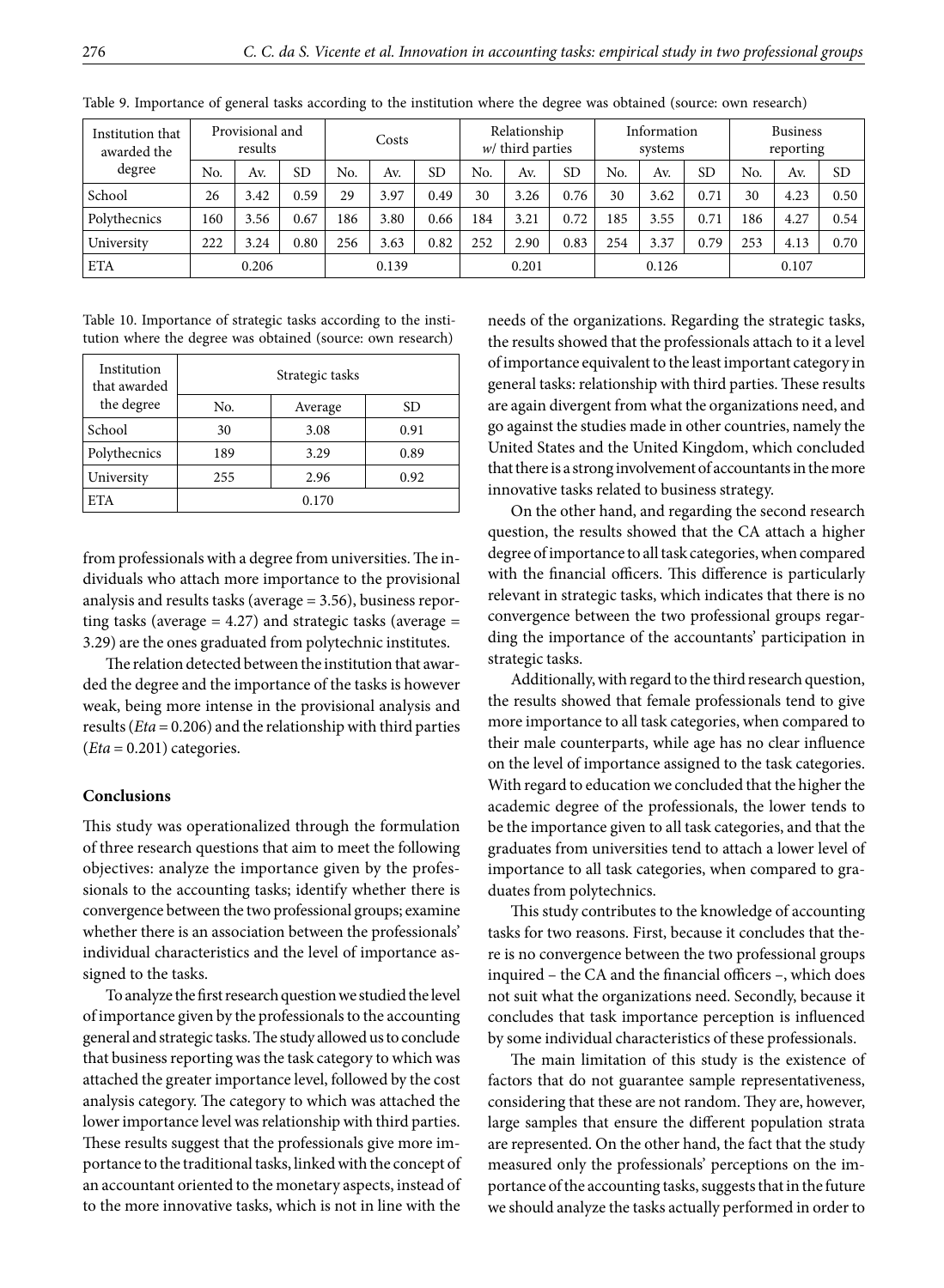assess their importance in the daily practice of the accounting professionals. For future research we suggested also the application of the same questionnaire to other professional groups, such as the Statutory Auditors and financial auditors, and also in other countries with a culture similar to the Portuguese. Finally, the results found raise some issues that should be analyzed in the future. For instance, to determine why the CA tend to value more all the possible tasks they can perform, including the strategic ones, showing interest in a greater involvement in organizational management; to examine whether the financial officers tend to consider the tasks performed by accountants as an operational management tool, and as an input to the decisions to be made by the managers with impact on a broader time horizon; to identify the factors that justify the non-alignment between accountants and financial managers, in terms of the importance of the accounting tasks; to analyze what differentiates university education from polytechnic education, that leads the professionals who received their degree at university to assign less importance to all task categories than their colleagues from the polytechnics. All questions that this study raises will enable the higher education institutions, the regulatory boards for these professional groups, and the companies to reflect on the role accountants should have in society and in the companies. These reflections may lead to a restructuring of courses, to a reformulation of regulations, and to a greater promotion of the role of the accountant, as long as the various players work together to promote better organizational performance using the outputs produced by the accountants, who may, in the future, become business partners.

### **References**

- Albu, C.; Albu, N.; Faff, R.; Hodgson, A. 2011. Accounting competencies and the changing role of accountants in an emerging economies: the case of Romania, *Accounting in Europe* 8(2): 155–184. <http://dx.doi.org/10.1080/17449480.2011.621395>
- Baldvinsdottir, G.; Burns, J.; Norreklit, H.; Scapens, R. 2009. The image of accountants: from bean counters to extreme accountants, *Accounting, Auditing* & *Accountability Journal*
- 22(6): 858–882.<http://dx.doi.org/10.1108/09513570910980445> Bhimani, A.; Keshtvarz, M. 1999. British management accoun-
- tants: strategically oriented, *Journal of Cost Management* 1(13): 25–31.
- Burns, J.; Baldvinsdottir, G. 2005. An institutional perspective of accountants' new roles – the interplay of contradictions and praxis, *European Accounting Review* 14(4): 725–757. <http://dx.doi.org/10.1080/09638180500194171>
- Burns, J.; Ezzamel, M.; Scapens, R. 1999. Management accounting change in the UK, *Management Accounting* March: 28–30.
- Byrne, S.; Pierce, B. 2007. Towards a more comprehensive understanding of the roles of management accountants,

*European Accounting Review* 16(3): 469–498. <http://dx.doi.org/10.1080/09638180701507114>

- De Loo, I.; Verstegen, B.; Swagerman, D. 2011. Understanding the roles of management accountants, *European Business Review* 23(3): 287–313.<http://dx.doi.org/10.1108/09555341111130263>
- Fern, R.; Tipgos, M. 1988. Controllers as business strategists: a progress report, *Management Accounting* 1(69): 25–29.
- Friedman, A.; Lyne, S. 2001. The beancounter stereotype: towards a general model of stereotype generation, *Critical Perspectives on Accounting* 12(4): 423–451. <http://dx.doi.org/10.1006/cpac.2000.0451>
- Granlund, M.; Lukka, K. 1997. From bean-counters to change agents: the Finnish management accounting culture in transition, *The Finnish Journal of Business Economics* 46(3): 213–255.
- Hair, J.; Black, W.; Babin, J.; Anderson, R. 2010. *Multivariate data analysis. 7ª* ed. New Jersey: Pearson Prentice Hall.
- Järvenpää, M. 2001. Connecting management accountants' changing roles, competencies and personalities into the wider managerial discussion: a longitudinal case evidence from the modern business environment, *The Finnish Journal of Business Economics* 50(4): 431–458.
- Järvenpää, M. 2007. Making business partners: a case study on how management accounting culture was changed, *European Accounting Review* 16(1): 99–142. <http://dx.doi.org/10.1080/09638180701265903>
- Jones, A. 2010. Generic attributes in accounting: the significance of the disciplinary context, *Accounting Education* 19(1): 5–21. <http://dx.doi.org/10.1080/09639280902875523>
- McMullen, D.; Sanchez, M. 2011. Initial Public Offerings and the role of the management accountant, *Management Accounting Quarterly* 12(2): 1–11.
- Oliver, L. 1991. Accounting as business partners, *Management Accounting* 1(72): 40–42.
- Rowe, C.; Birnberg, J.; Shields, M. 2008. Effects of organizational process change on responsibility accounting and manager's revelations of private knowledge, *Accounting, Organizations and Society* 1(33): 164–198. <http://dx.doi.org/10.1016/j.aos.2006.12.002>
- Rouwelaar, H.; Bots, J. 2008. Business unit controller involvement in management an empirical study in the Netherlands, *NRG Working paper series Nyenrode Business Universiteit* 7–8: 3–39.
- Sathe, V. 1983. The Controller's role in management, *Organizational Dynamics* 11(3): 31–48. [http://dx.doi.org/10.1016/0090-2616\(83\)90004-9](http://dx.doi.org/10.1016/0090-2616(83)90004-9)
- Scapens, R.; Ezzamel, M.; Burns,J.; Baldvinsdottir, G. 2003. *The future direction of UK management accounting practices.* London: CIMA.
- Vicente, C.; Major, M.; Pinto, C.; Sardinha, J. 2009. O papel dos controllers de gestão em Portugal, *Revista Portuguesa e Brasileira de Gestão* 8(3): 66–79.
- Yazdifar, H.; Tsamenyi, M. 2005. Management accounting change and changing roles of management accountants: a comparative analysis between dependent and independent organizations, *Journal of Accounting* & *Organizational Change* 1(2): 180–198.<http://dx.doi.org/10.1108/18325910510635353>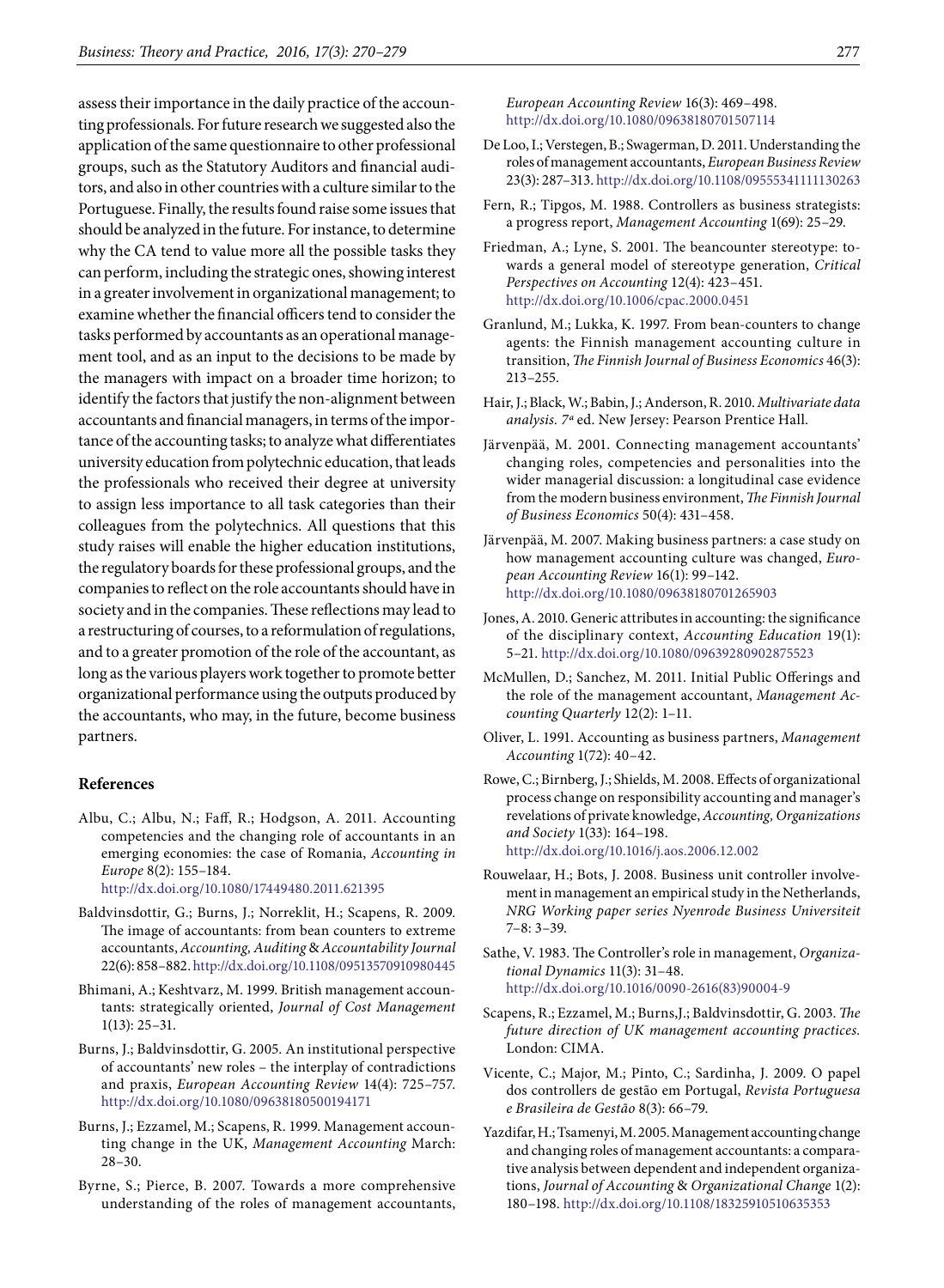# **APPENDIX 1**

# **Task categories – PCA results after Varimax rotation (source: own research)**

| Principal components                                                             | Weights |
|----------------------------------------------------------------------------------|---------|
| PROVISIONAL AND RESULTS ANALYSIS<br>(Cronbach's alpha: 0.928; % Variance: 18.44) |         |
| Strategic planning and decision making                                           | 0.752   |
| Management risk analysis                                                         | 0.737   |
| Merger and acquisition assessment                                                | 0.648   |
| Research and development activities                                              | 0.605   |
| Reduction management of organizational resources wasting                         | 0.596   |
| Productivity analysis                                                            | 0.577   |
| Operational planning and project design                                          | 0.577   |
| Profit improvement                                                               | 0.565   |
| Planning and management budgets                                                  | 0.561   |
| Implementing business strategy                                                   | 0.554   |
| Generation and creation of value                                                 | 0.494   |
| <b>COSTS ANALYSIS</b><br>(Cronbach's alpha: 0.869; % Variance: 15.27)            |         |
| Cost and financial control                                                       | 0.765   |
| Business performance evaluation                                                  | 0.743   |
| Cost-cutting                                                                     | 0.724   |
| Capital expenditure evaluation and control                                       | 0.711   |
| Analysis of the cost structure                                                   | 0.602   |
| RELATIONSHIP WITH THIRD PARTIES<br>(Cronbach's alpha: 0.886; % Variance: 13.35)  |         |
| Customer relation management                                                     | 0.748   |
| Analysis and evaluation of suppliers and customers                               | 0.677   |
| Supply chain management                                                          | 0.672   |
| Competition analysis                                                             | 0.540   |
| Co-worker organization                                                           | 0.508   |
| Reading and understanding the surroundings                                       | 0.499   |
| Exchange rate / cash management                                                  | 0.498   |
| <b>INFORMATION SYSTEMS</b><br>(Cronbach's alpha: 0.742; % Variance: 10.26)       |         |
| Implementing and designing new information systems                               | 0.756   |
| Managing management information systems                                          | 0.663   |
| Interpreting operational information                                             | 0.550   |
| <b>BUSINESS REPORT</b><br>(Cronbach's alpha: 0.710; % Variance: 7.10)            |         |
| Control and supervision of accounting transactions                               | 0.778   |
| Taxation                                                                         | 0.695   |
| Interpreting and presenting the management accounts                              | 0.501   |
| Loan management                                                                  | 0.487   |

KMO = 0.947; Bartlett (435) = 8346.453; *p* < 0.001.